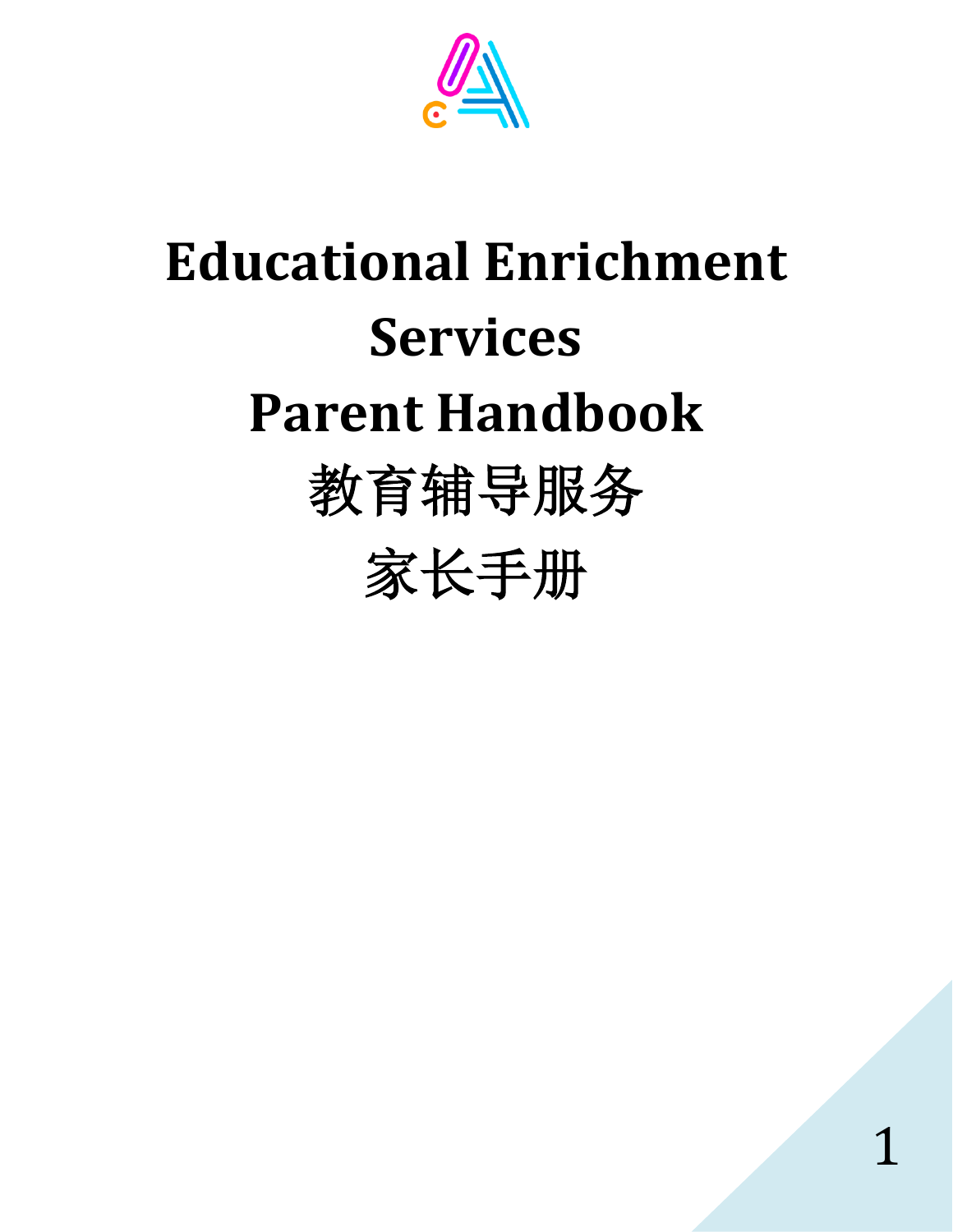

Dear Parents/Guardians:

Welcome to the Asian Youth Center (AYC) Educational Enrichment Services! Since our inception, in 1989, AYC has strongly believed in quality education that focuses on promoting academic excellence, building self-worth, and encouraging exemplary citizenship.

The Educational Enrichment Services operate throughout the year providing a safe and culturally enriched environment for youth between ages 5 to 14 years. Our staff is bilingual in English, Spanish, Vietnamese, Mandarin, and/or Cantonese. We offer homework assistance, English Language Arts and Math grade level curriculums based on California State Standards, nutritious snacks, and many other youth development opportunities.

Your child's safety and success are our top priority. For your convenience, the Educational Enrichment Services Parent Handbook will provide valuable information important to your child's safety and to the basic operation of the program. Please take a moment to read and review this book with your child. Should you have any questions, concerns, or suggestions please feel free to contact us! Thank you for choosing AYC. We look forward to partnering with you on the continued success and educational advancement of your child.

Kind Regards, Manith Thaing Director of Educational Enrichment Services manith.thaing@aycla.org 100 W. Clary Ave, San Gabriel CA 91776 Phone: (310)920-2408

亲爱的家长/监护人: 欢迎大家参与亚裔青少年中心教育辅导项目! 自 1989 年亚裔青少年中心建立以来,我中心一直坚信,注重促进优异学业、建立自信并树立模范公民 的高质量教育的力量。 教育辅导服务全年运作,为 5 至 14 岁的青少年提供安全且文化丰富的环境。我们的员工会说英语、西 班牙语、越南语、普通话和/或广东话。我们提供家庭作业帮助、基于加州标准的英语语言艺术和数学 年级课程、营养点心和许多其他青年发展机会。。 您子女的安全与成功是最重要的。本项目将为您提供一本关于儿童安全及项目基本操作的信息手册。请 您与子女共同浏览这本手册。如果您有任何问题或建议,请联络我们。 感谢您选择亚裔青少年中心。我们愿意陪伴您及您的子女走向成功之路。 此致 敬礼 Manith Thaing 教育辅导服务主任 Manith.Thaing@aycla.org 100 W. Clary Ave. San Gabriel CA 91776 电话: (310)920-2408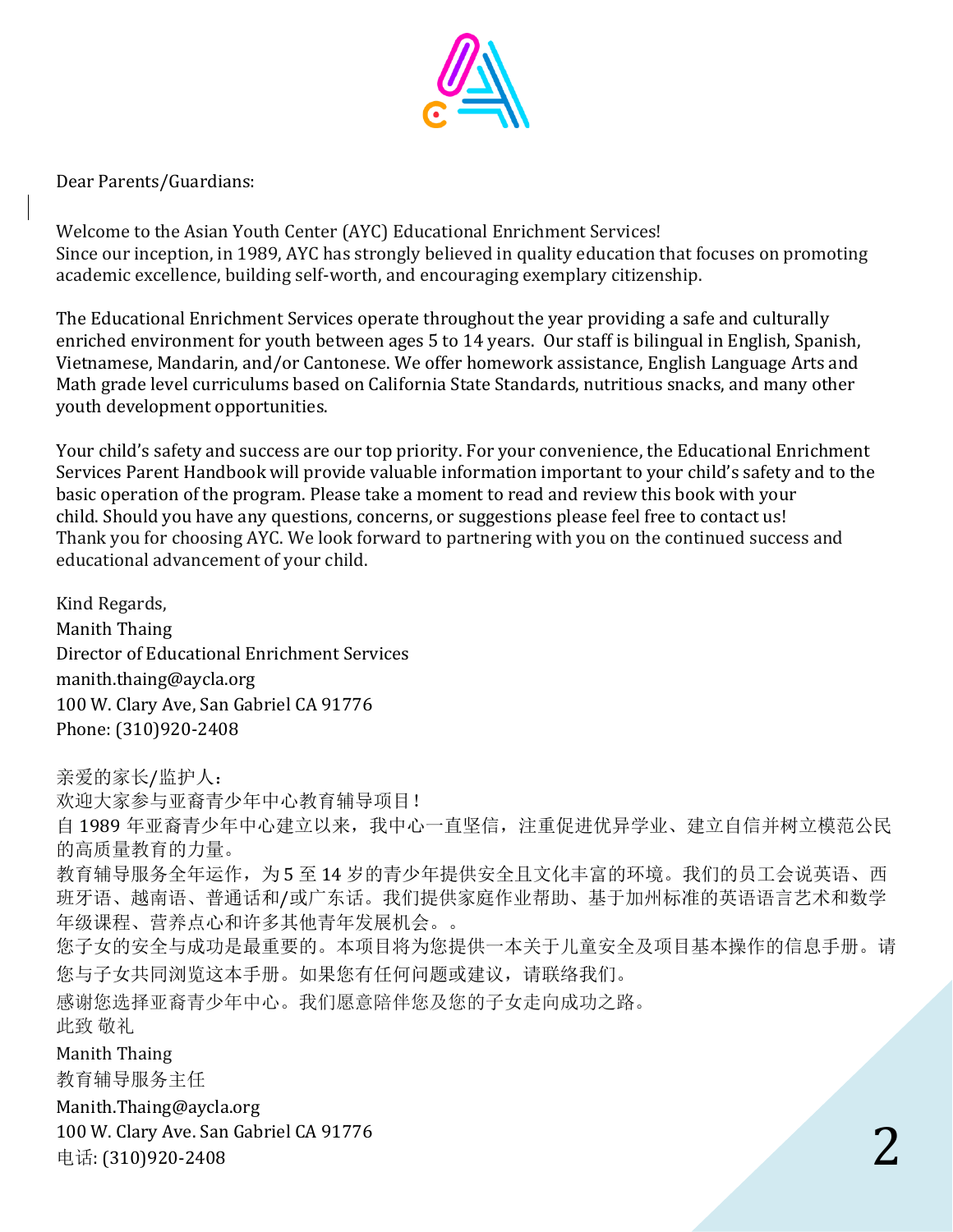

#### **AYC History**

AYC began in 1989 as a project of the United Way after its Asian Task Force found a critical lack of services for Asian youth. Twenty-seven years later, AYC continues to develop new programs to meet the needs of the changing demographics within the communities we serve. The organization has become a valuable resource to both Asian and non-Asian youth and families.

# 亚裔青少年中心成立历史

AYC 于 1989 年从 United Way 的一个项目开始,当时其亚洲特别工作组发现亚洲青年严重缺乏服务。 27 年后, AYC 继续开发新计划, 以满足我们所服务社区内不断变化的人口结构的需求。该组织已成为 亚裔和非亚裔青年和家庭的宝贵资源。。

Services are offered in Cantonese, Mandarin, Spanish, and English

AYC Staff provides academic instruction as well as enrichment activities.

AYC Staff is college-educated with a minimum of 1-year experience working with students in all academic subjects. The staff works together as a team to provide a safe, nurturing, and fun environment conducive to the intellectual growth of your child.

In order to maintain the safety and well-being of all students, students are required to follow the rules and procedures of AYC in order to continue in the program.

# 我们提供广东话、普通话、西班牙语及英语服务

亚裔青少年中心教师不仅提供计课业辅导,还提供课外活动。

亚裔青少年中心教师都受到过大学教育并拥有一年以上各学科学生教育经验。所有教师组成一个团队, 为您的子女提供一个安全、温暖、充满乐趣的环境,帮助其成长。 为了保证所有学生的安全及健康,学生需要遵守亚裔青少年中心的要求及程序。

# **Admission/Attendance Policy:**

Parents are required to enroll their children annually in the **AYC** Educational Enrichment -School Program.

**Attendance**: Attendance will be taken daily and for the safety of your child, parents are asked to:

> • Notify program staff and/or the Director of Education Enrichment Services in a timely manner if your child will be absent or tardy on a particular day.

# 入学**/**出勤政策:

家长需要每年帮助其子女办理亚裔青少年中心教育辅导课程注册手续。 出席: 学校将每天进行学生考勤,为了学生的安全,家长需要: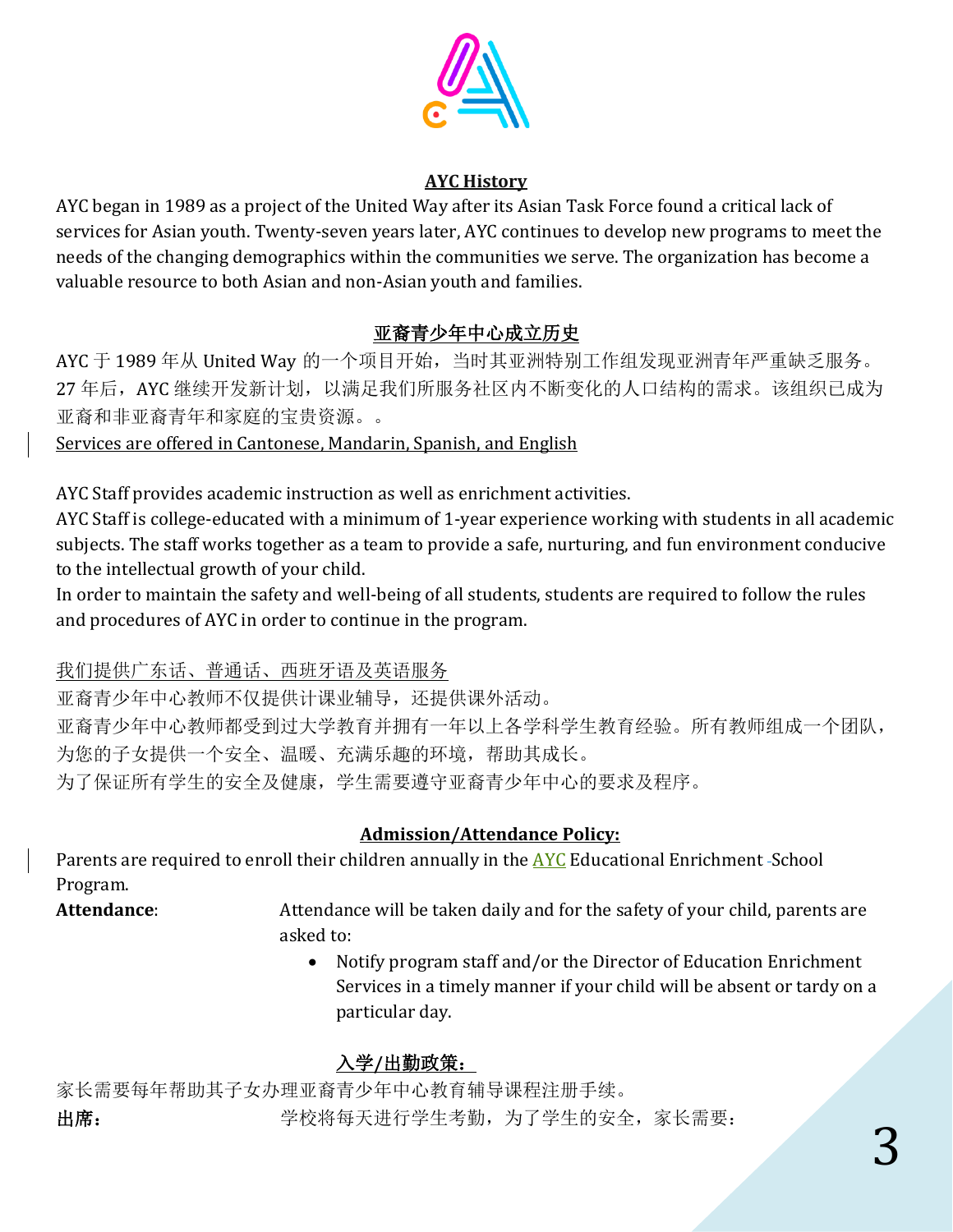

• 如果学生某天会缺席或迟到,家长需要及时通知教师及/或教育辅导 服务主任

#### **Program Expectations**

Program and Staff Expectations:

- Your child is supervised in a safe, supportive and nurturing environment.
- Your child will have access to program equipment, materials, and facilities on an equal basis.
- You and your child will receive respectful treatment.
- Your child will be disciplined in a fair manner.
- Your child will receive quality activities that are interactive and engaging.
- You may visit with the Director of Educational Enrichment Services or Program Coordinator about concerns related to your child or the program.
- You will be informed of both positive and negative behaviors of your child. If a situation cannot be resolved, your child may be suspended or terminated from the program.
- The Director of Educational Enrichment Services or Program Coordinator will regularly inform you about program activities.

# 项目目标

项目及教师目标:

- 您的子女处在一个有监督的,安全、积极团结的环境中。
- 您的子女有同等的权利使用项目器具、材料及设备。
- 您及您的子女受到尊重。
- 您的子女会受到适度地训练。
- 您的子女会参加高质量的有趣的互动活动。
- 您可以与教育改进服务部长或项目协调人见面,表达您对子女或该项目的担忧。
- 您将会被告知子女在学校的正面及负面表现。如果问题得不到解决,您的子女将可能被要求暂停 或退出本项目。
- 教育改进服务部长或项目协调人将定期通知您该项目的动态。

#### Parent/Guardian Expectations:

- Ensure your child attends daily.
- Sign your child in and out daily.
- Comply with policies outlined in this handbook.
- Participate in parental engagement opportunities including parent nights and family field trips.
- 4 • Pay attention to any communication from AYC (i.e., memos, calendars, consent forms, invoices, etc).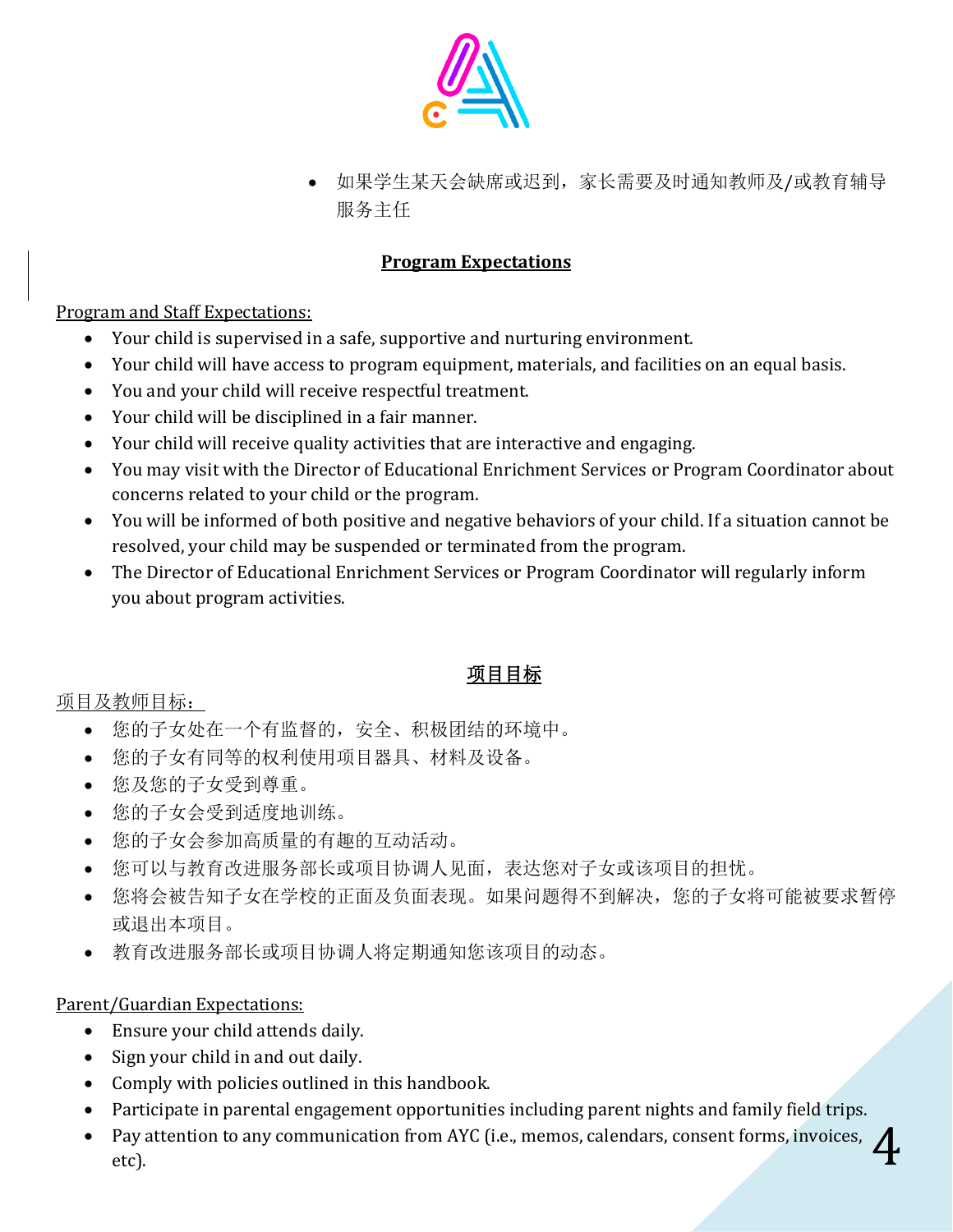

- Honor all late or returned check fees assessed.
- Pick up your child-at the appropriate program hours.

# 家长/监护人目标:

- 确保您的子女每日出勤。
- 帮助子女每天进出签名。
- 遵守手册中的政策。
- 参与家长应参与的活动。
- 关注与亚裔青少年中心的沟通(如,备忘录、日程表、同意书、发票等)。
- 支付所有过期付款罚款及无效支票退票费。
- 根据项目时间,按时接子女放学。

#### Student Expectations:

- Be responsible for their actions.
- Respect the facility and take care of the materials/equipment properly.
- Treat others (peers and staff) with respect.
- Follow the program rules and AYC policies.
- Avoid the use of profanity.

#### 学生目标:

- 对自己的行为负责。
- 合理使用项目材料及设备。
- 尊重教师及同学。
- 遵守亚裔青少年中心政策及规定。
- 口中不出亵渎的话。

#### AYC staff strive to:

- Provide age-appropriate academic and enrichment activities.
- Encourage good citizenship, positive attitudes, and responsible behavior.
- Create opportunities that will enhance social, cultural, emotional, intellectual, and physical growth.
- Promote good nutrition, fitness, and safety practices.

#### 亚裔青少年中心教师致力于:

- 提供与学生年龄相应的教学及改进活动。
- 鼓励学生成为模范公民,拥有积极的态度及负责的行为。
- 为增进学生社会、文化、情感、智力及体力成长创造机会。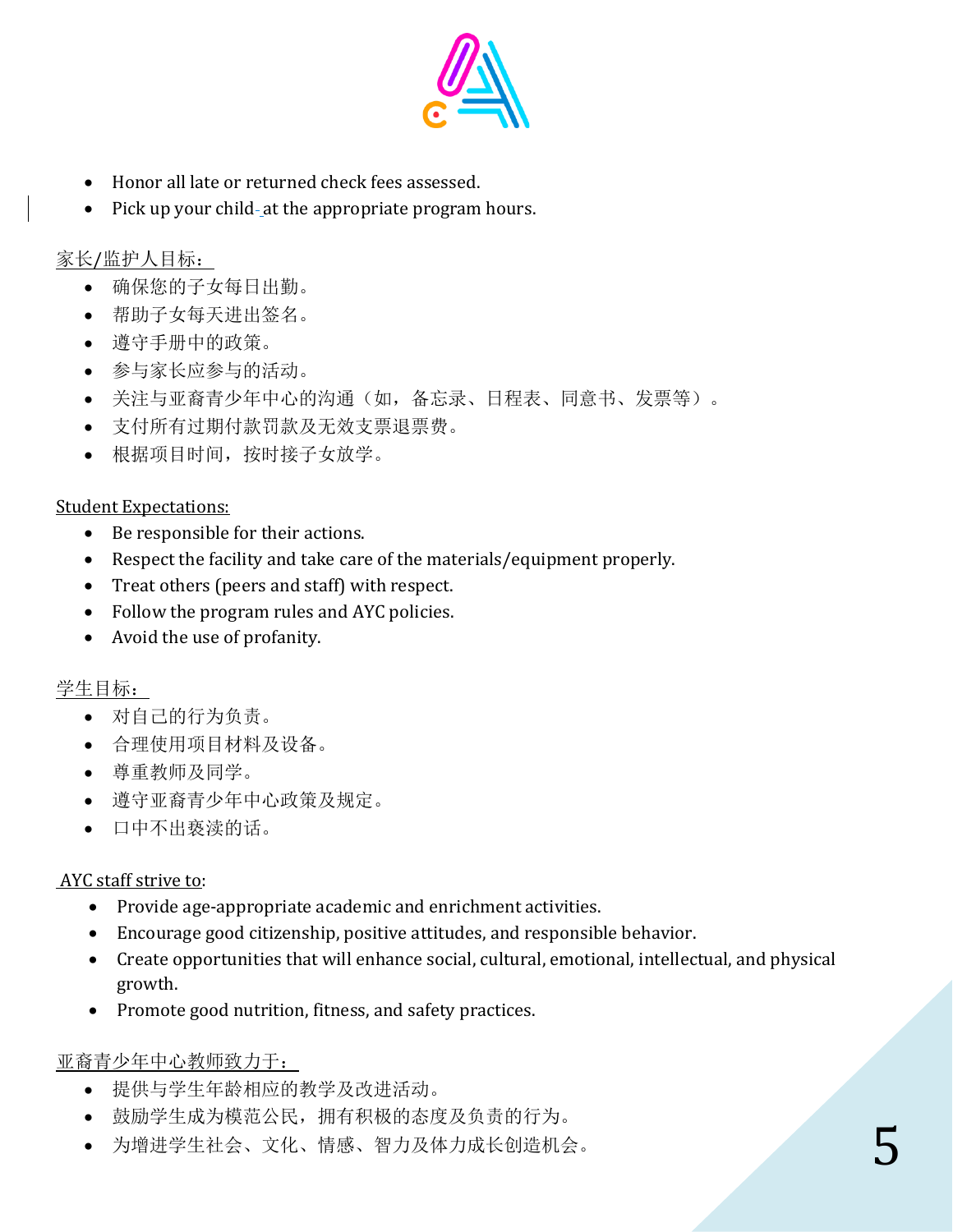

• 促进营养健康及安全锻炼。

### **Discipline Policy**

Students are expected to follow all AYC rules and policies. All students are to be considerate of all staff members in the building, respect staff and other students, and all their properties. Students are not to leave the supervised area without a proper staff member's/volunteer permission. If a student violates these standards, student may be removed from the group and seated separately from activities for an appropriate period of time. Other disciplinary actions may occur according to the severity of the situation.

| <b>Classroom Rules:</b> | 1. Listen to the staff's instructions.<br>2. Raise your hand before speaking.<br>3. Always respect all staff and others as well as their belongings.<br>4. Do not leave the classroom without permission.<br>5. Always use proper language in a moderate tone and do not talk in an<br>argumentative manner.<br>6. No fighting or running at any time.<br>7. Classroom must be clean at all times.<br>8. Do not disrupt other classmates during the class time period.<br>9. Electronic devices and other toys are not allowed in the classroom. (i.e.<br>game systems, cell phones, music devices). If your child brings these devices<br>to AYC, AYC will not be responsible for the loss |
|-------------------------|---------------------------------------------------------------------------------------------------------------------------------------------------------------------------------------------------------------------------------------------------------------------------------------------------------------------------------------------------------------------------------------------------------------------------------------------------------------------------------------------------------------------------------------------------------------------------------------------------------------------------------------------------------------------------------------------|
| <b>Outdoor Rules:</b>   | 1. When walking outside, always walk within the supervised area of the<br>group/staff/volunteer.<br>2. Always stay on the sidewalk and follow the staff/volunteers.<br>3. Always respect your surroundings.<br>4. While riding on the AYC vans/school bus, you will need to stay seated with<br>a seat belt and keep all body parts inside the vehicle at all times.<br>5. Fighting is not permitted at any time.<br>6. There is no eating or drinking in AYC vans and school buses.<br>7. Follow all staff's instructions.                                                                                                                                                                 |
| <b>Code of Conduct:</b> | AYC has zero-tolerance for bullying, fighting, or any form of physical, verbal<br>or emotional abuse. If your child engaged in such activity, it will lead to<br>disciplinary actions and/or immediate dismal from the program. If a child is                                                                                                                                                                                                                                                                                                                                                                                                                                               |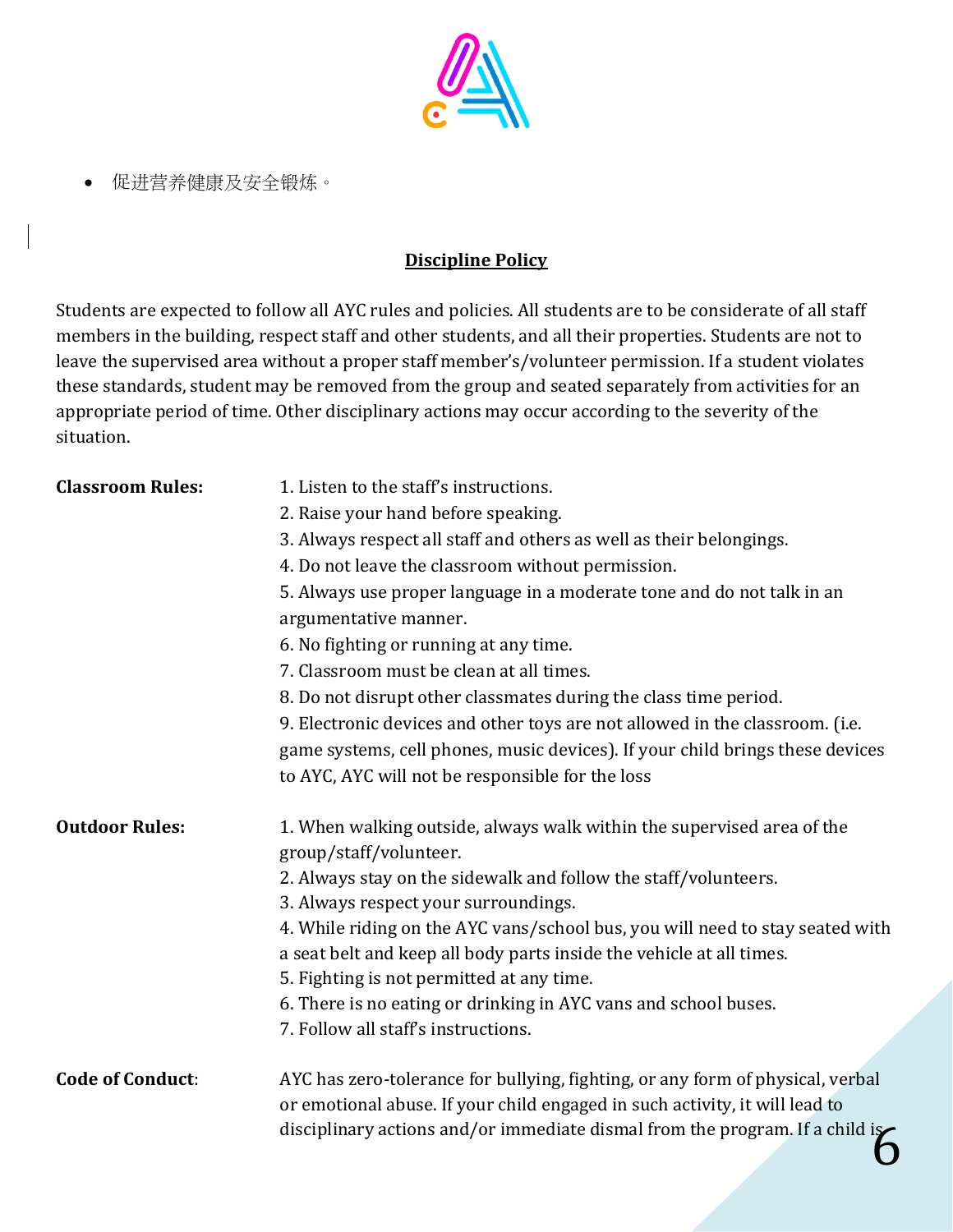

dismissed from the program for violating the code of conduct or any of the AYC policies, a refund will not be issued.

#### 纪律政策

学生需要遵守亚裔青少年中心所有规定及政策。所有学生需要尊重教师、同学及共同财产。未经相应教 师/志愿者允许,学生不得擅自离开监管区域。如果学生违反规定,在一段时间内,学生将会与小组隔 离,不能参加活动。根据情况的严重程度,学生将受到其他相应的纪律惩罚。

- 教室规定: 1. 听从教师的指导。
	- 2. 讲话之前要举手。
	- 3. 尊重所有教师及同学,并爱护他人的物品。
	- 4. 未经允许,不得离开教室。
	- 5. 使用文明用语,语语调温和,不得挑起争端。
	- 6. 任何时间不得打架或奔跑。
	- 7. 随时保持教室干净整洁。
	- 8. 在上课期间,不得与其他同学争论。

9. 教师内不得使用电子设备。(如电子游戏、电话、音乐设备)。如果学生 将此类设 备带入亚裔青少年中心,我中心不负责设备的丢失及损坏。

室外规定: 1. 要在户外监管区域内行走。

2. 在人行道行走,跟随教师/志愿者。

- 3. 尊重周围的人和物。
- 4. 在亚裔青少年中心的校车内,你需要一直系住安全带,并保证身体的所有 部位都在车内。
- 5. 任何时间不得打架。
- 6. 在校车内不得吃喝。
- 7. 听从所有教师的指导。

行为规范: 亚裔青少年中心禁止一切威胁、殴打或任何形式的身体、口头或精神虐待。 如果您的子女表现出此类行为,我中心将采取相应措施,甚至有可能将其开 除。如果学生因违反行为规范或任何亚裔青少年中心政策而被退学,家长将 不能收到退款。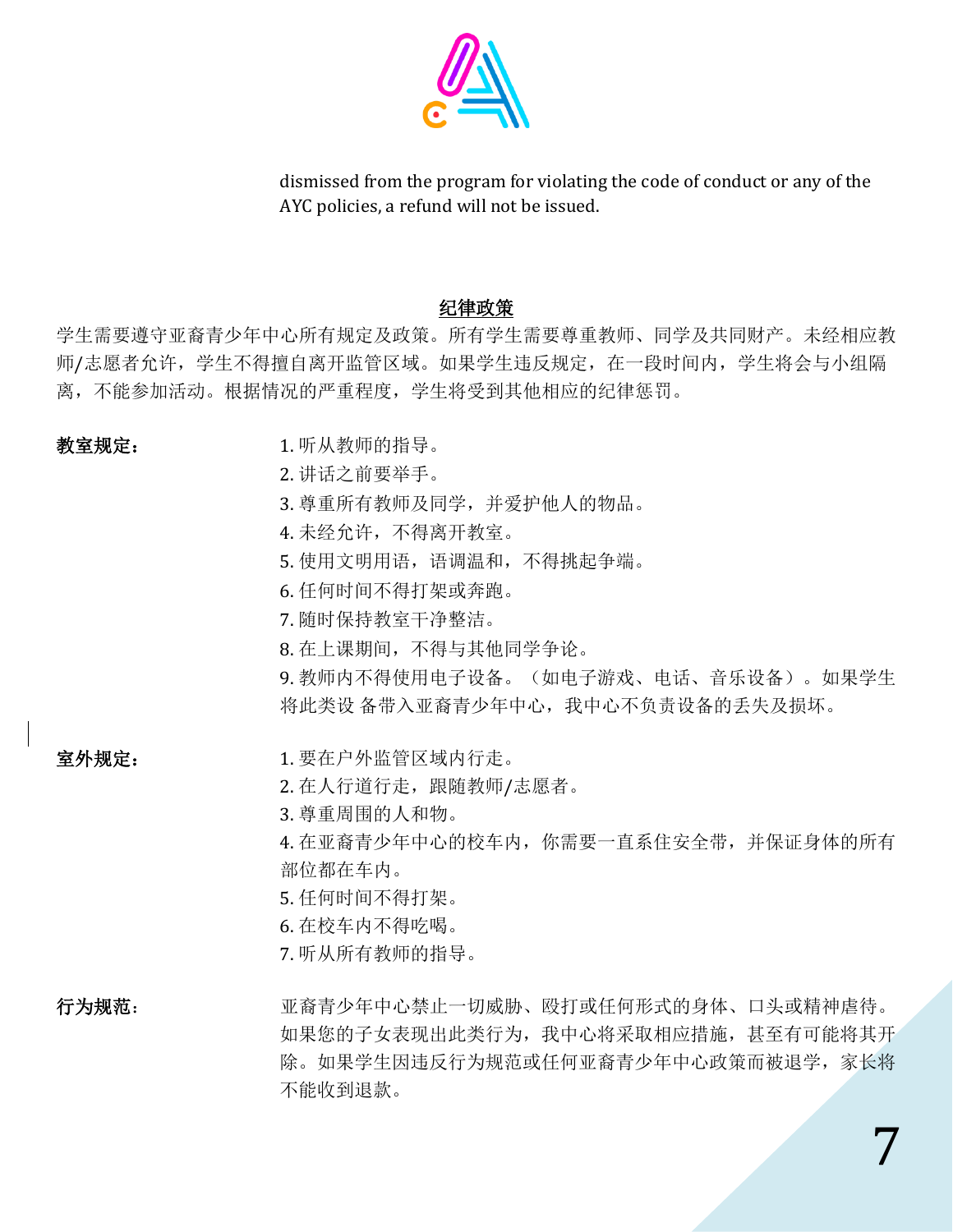

#### **Disciplinary Process**

- 1. Some behavior that may lead to consequences, include but are not limited to:
	- a. Leaving the classroom without permission
	- b. Using profanity
	- c. Being disrespectful to staff or other students
- 2. Zero tolerance behavior that will lead to immediate dismissal:
	- a. Possession/use of drugs
	- b. Possession/use of weapons
	- c. Fighting/Bullying

#### The following are consequences for misbehavior:

- Verbal warning
- Time away from the group
- Written letter to parents
- Confiscation of toys, electronic devices, etc.
- Suspension from special events or activities
- Suspension from the program
- Dismissal from the program

#### 纪律程序

1.有一些行为将有严重的后果,例如(但不仅限于这几类):

a.未经允许, 擅自离开教室

b.口出亵渎的话

c.不尊重教师或同学

- 2. 严禁的,可能导致立刻被退学的行为:
	- a. 携带或服用毒品
	- b.携带或使用武器
	- c.打架或威胁

以下是不当行为的后果:

- 口头警告
- 一段时间内远离小组
- 写信通知家长
- 没收玩具、电子设备等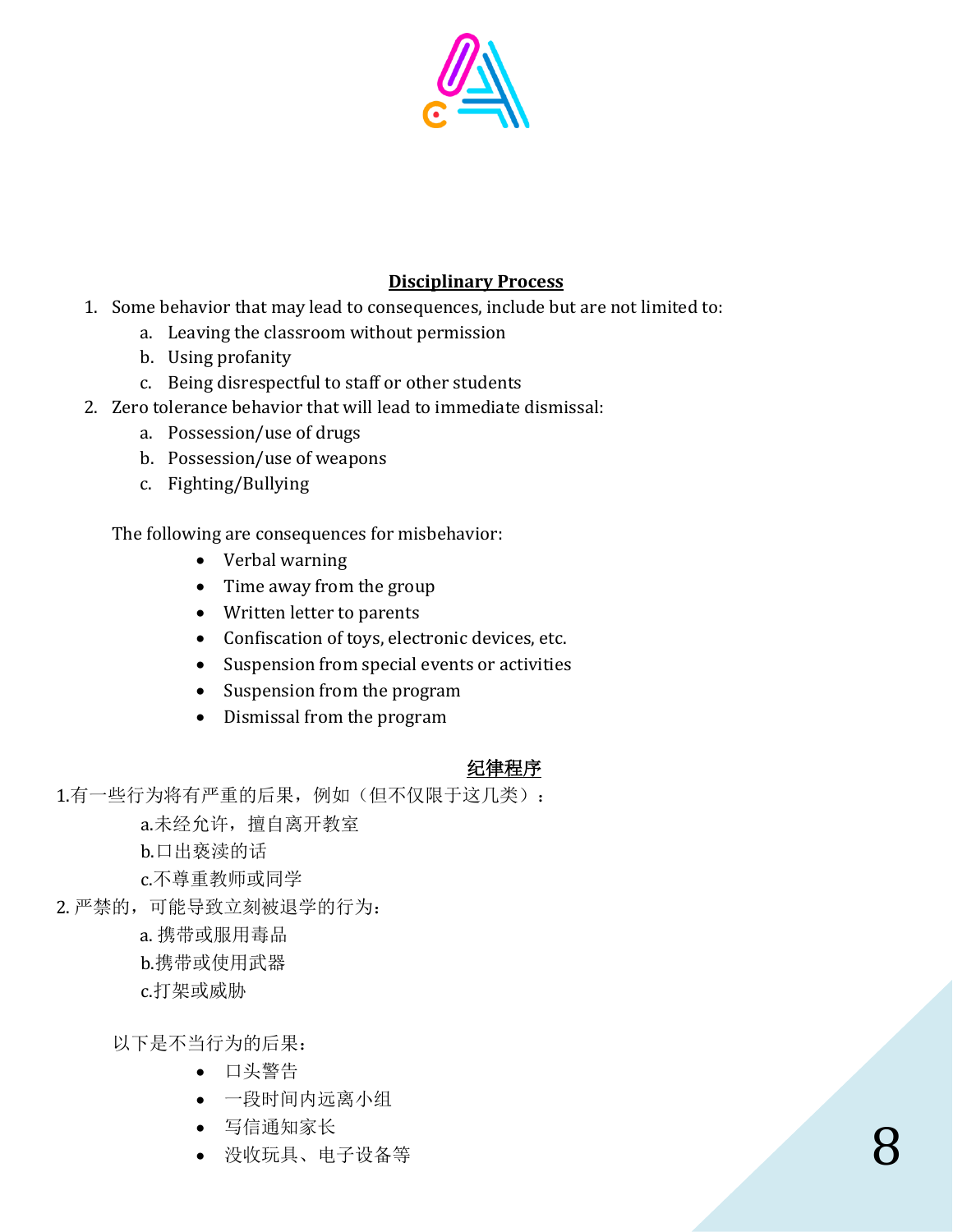

- 暂时停止参加特别活动
- 暂时停止参加课程
- 开除

## **Hours of Operation**

After School Program at AUSD: Monday-Friday 1:30pm-6:00pm After School Program at SGUSD: Monday-Friday 2:00pm-6:00pm Summer Program: Monday-Friday 8:00 am -5:00 pm

# 时间

课后辅导课程阿罕布拉学区:星期一至五 1:30pm-6:00pm 课后辅导课程圣盖博学区: 星期一至五 2:00pm-6:00pm 暑期课程: 星期一至五 8:00 am- 5:00pm

# **Daily Policy**

For the safety of your child, the parent/student must sign in and out daily.

**Student Drop Off/Pick Up**:Students are to arrive and leave the program according to the schedule indicated for parents on the enrollment form and can be found on the Hours

of Operation page in this handbook.

Students should be escorted by the parent/guardian or authorized pick-up person to and from the program designated areas.

If your child attends extracurricular activities or must for any reason change their arrival or departure time, either on a given day or for the duration of the program please notify the Director of Education Enrichment Services or Program Coordinator in a timely manner (preferably 1 day in advance).

# 每日政策

为了您子女的安全,家长或学生每天必须签到。

学生接**/**送: 入学申请表会标明学生接送时间,家长也可在本手册中的时间中找到。 家长/监护人或被授权人需要在规定地点接送学生。 如果您的子女因参加课外活动或其他原因需要在某天或一段时间内更改接送时间, 请您尽早(最好提前一天)通知负责人。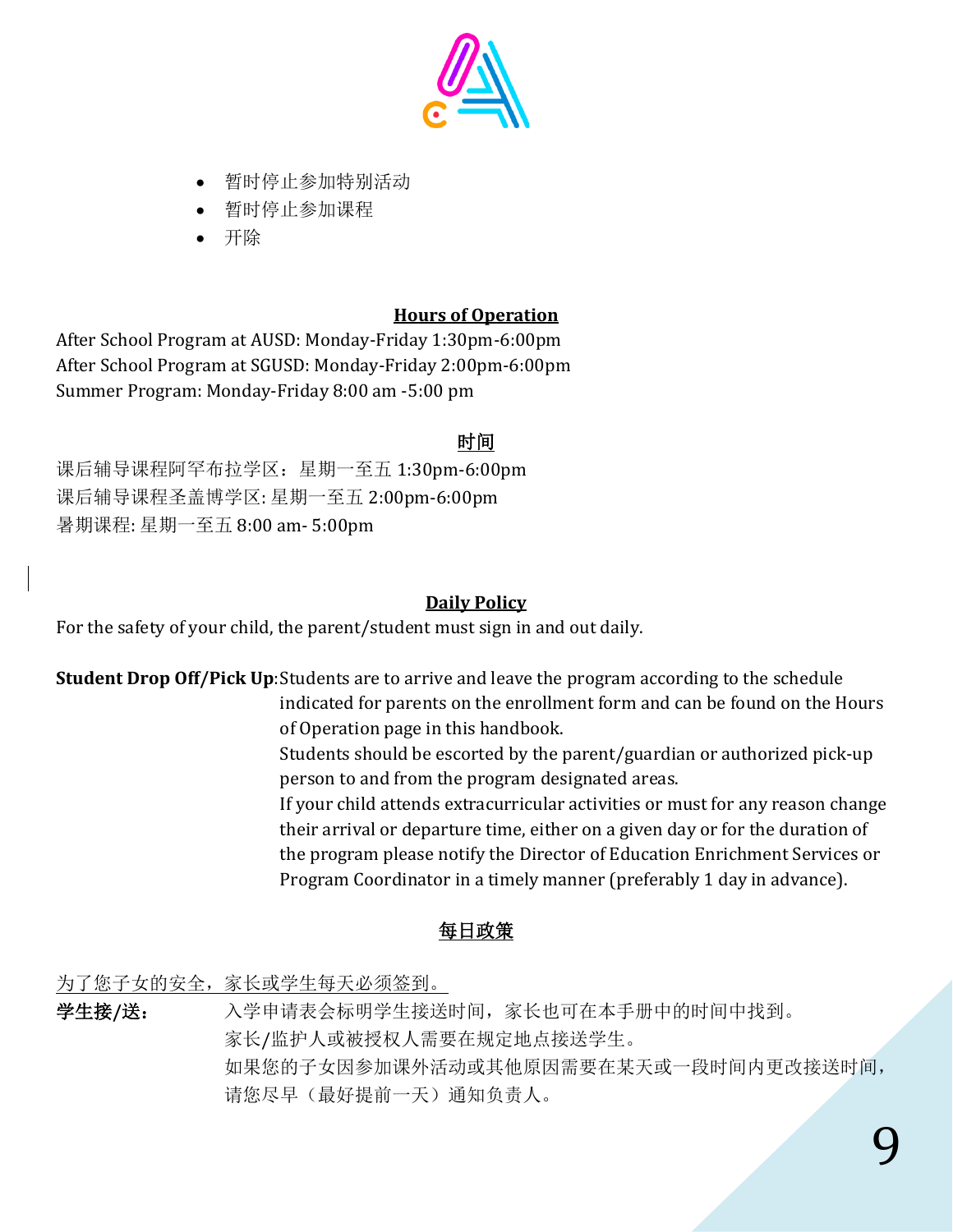

#### **Fee and Payment Information**

AYC strives to provide the best possible service while remaining aware of the financial obligations and needs of our families. Families can qualify for a reduced rate based on their annual household income. Fees are paid upon registration.

\*Qualifications for reduced tuition see registration form or contact The Director of Educational Enrichment Services or Program Manager.

Late Pick-up fee:

Parents will be charged a \$1 fee for every increment of 1 minute past 6:00 pm they are late picking up their child. Late pick-up fees must be paid no later than two days after the late pick-up. If left unpaid the child will not be allowed in class. The summer program will end early.

## 费用及付款信息

亚裔青少年中心致力于在了解经济责任及家庭需要的情况下尽可能地提供最高质量的服务。家庭可根据 其年收入获得适当的费用减免。报名时缴费。

\*关于减免费用的条件,请查看注册表或联系教育辅导服务负责人。

未及时接学生费:

6:00pm 之后,如果家长未来接学生,每迟到 1 分钟,要交\$1 迟到费。迟到的两天内,家长需要交齐 迟到费,如果两天后还没有交,学生将不允许参加课程。暑假课程时间会提早结束。

#### **Refund Information**

| Refund:      | Refunds are not issued for dismissal/removal from the program, attendance failure,<br>absences, or sick days.   |
|--------------|-----------------------------------------------------------------------------------------------------------------|
|              |                                                                                                                 |
|              | Cancellations must be made in writing. If you cancel four weeks prior to the                                    |
|              | beginning of the session, you will receive a full refund minus the registration fee.                            |
|              | If less than two weeks' notice is given, you will receive a 50% refund, minus the<br>registration fee.          |
|              | AYC reserves the right to cancel a session due to low enrollment. In this event, a full<br>refund will be made. |
| Disclaimers: | Fees are subject to change.                                                                                     |
|              | Payments can be made by Credit Card (Visa/Master Card), Check, or Cash.                                         |
|              | Please make checks payable to AYC                                                                               |
|              | A \$35.00 fee will be charged for any bounced checks.                                                           |
|              | Please submit payments yourself and do not have your child submit payments.                                     |
|              | Agian Vauth Cantor algo notaina tha wight to with draws a student from the program if normant is not meda       |

Asian Youth Center also retains the right to withdraw a student from the program if payment is not made according to schedule.

#### 退款信息

退款: 如果学生被开除、未签到、缺席或请病假,则不能获得退款。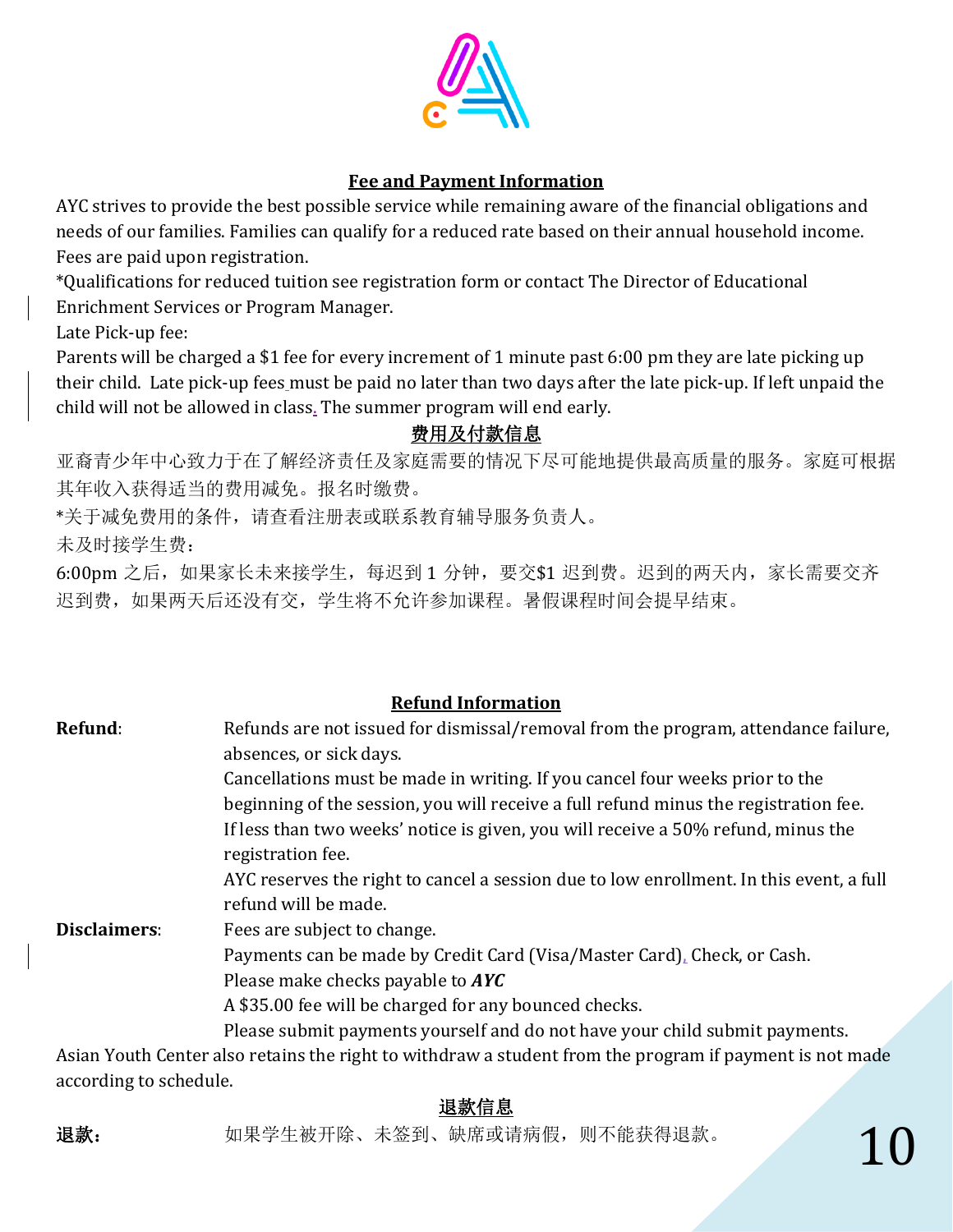

取消通知必须以书面形式递交。如果你在开课前四个星期前通知取消,你可以收到 除注册费的全额退款。 如果在开课前两个星期通知取消,你可以收到除注册费的 50%退款。 亚裔青少年中心有权因学生不足而取消课程。在此种情况下,亚裔青少年中心将给 予全额退款。

弃权者: 费用每年都有调整。

可采用信用卡(Visa/Master Card)、支票或现金形式付款。 如使用支票,请写明付给:*AYC* 如果支票被退回,则会收取\$45.00 的退票费 请家长自行付款,尽量不要让学生递交款项。 如果家长没有按时付款,亚裔青少年中心有权取消学生上课资格。

**Electronic Devices Policy**

AYC realizes that electronic devices have become a common means of communication and information access in today's society. However, these devices have the potential of disrupting the orderly operation of the Educational Enrichment Services. Therefore, AYC has created this policy to govern the possession and use of electronic devices on the premises, during program hours and at AYC sponsored activities.

| Definition:          | Any existing and emerging mobile communication systems and smart technologies                             |
|----------------------|-----------------------------------------------------------------------------------------------------------|
|                      | such as, but not limited to, cell phone, Smartphone, walkie-talkies, pagers, PDAs,                        |
|                      | video games, CD players, MP3, iPods, etc. are defined as electronic devices.                              |
| <b>Policy:</b>       | The use of electronic devices is prohibited unless specified by staff. See Phone usage.                   |
| <b>Confiscation:</b> | Violation of this policy will result in the device being confiscated. When an employee                    |
|                      | confiscates an electronic device under this policy, they shall take reasonable                            |
|                      | measures to label and secure the device. The electronic device will be released/                          |
|                      | returned to the student's parent or guardian.                                                             |
|                      | Potential disciplinary actions can include suspension or expulsion.                                       |
|                      | Security of Devices: Your child shall be personally and solely responsible for the security of electronic |
|                      | devices brought to AYC. The agency will not assume responsibility for theft, loss,                        |
|                      | damage, or unauthorized calls made with an electronic device. If devices are loaned                       |
|                      | to or borrowed and misused by non-owners, device owners are responsible for the                           |
|                      | misuse or policy violation(s).                                                                            |
| <b>Phones Usage:</b> | Students may use their cell phone on a limited basis to contact parents/guardians to                      |
|                      | arrange pick up or for emergencies. However all other usage of cell phones to make                        |
|                      | or receive phone calls or text messages are prohibited during program sessions and                        |
|                      | the device must be kept out of sight. Permission will be given to a child to use the                      |
|                      | AYC telephone when the staff or office staff feels it is necessary and appropriate to                     |
|                      | call a parent/guardian in an emergency.                                                                   |
|                      |                                                                                                           |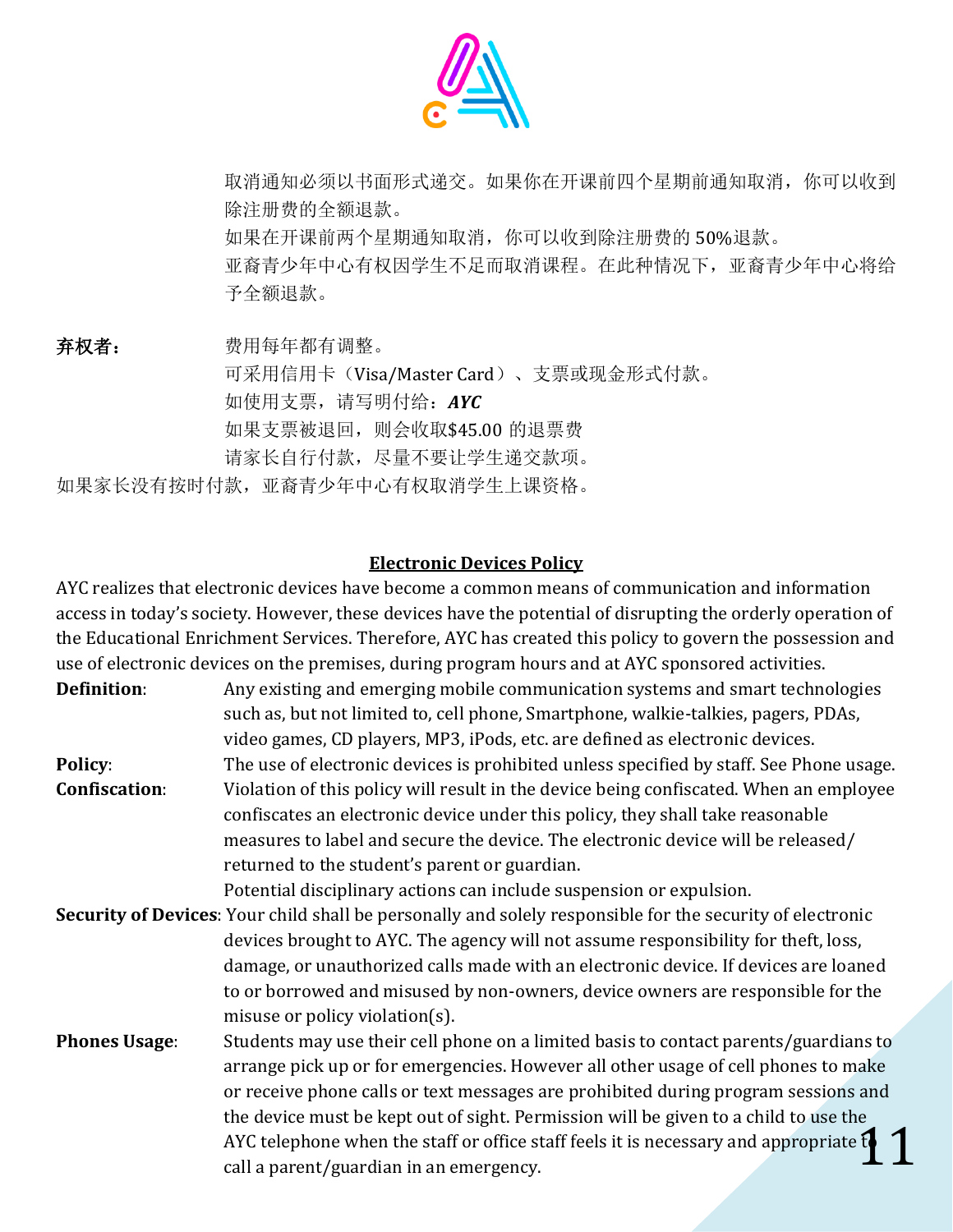

#### 电子设备政策

亚裔青少年中心了解,当今社会,电子设备已经成为一种交流及信息获取的普遍方式。但是,这些设备 有可能扰乱正常的教育改进学校项目的正常秩序。所以,亚裔青少年中心颁布此政策,管理在项目及本 中心活动期间,电子设备的携带及使用。

- 定义: 任何已有及将有的移动通讯系统及智能技术,例如,但不限于,手机、智能手机、 无线电话、传呼机、个人数字助理、电子游戏、光碟机、MP3、iPod 等被定义为 电子设备。
- 政策: 陈非教师允许,禁止使用电子设备。详见电话使用。
- 没收: 如果违反此政策,电子设备将被没收。教师没收电子设备后,会贴上标签并妥善保 管,并交给学生家长或监护人。

可能的纪律惩罚包括暂时停课或退学。

- 设备安全: 您的子女需要自行对带到亚裔青少年中心的设备负责。本中心不对设备的偷窃、丢 失、损坏或不当使用负责。如果设备被借给其他人,则设备所有人需要对设备的不 当使用及政策违反负责。
- 电话使用: 紧急情况下,学生可在规定时间内使用其手机与家长联络调整接学生放学的时间。 但是,在项目期间,禁止使用电话拨打、接收电话或发短信,并要妥善保存。如果 教师认为发生了紧急情况,学生可以或需要打电话给家长或监护人,教师会允许学 生使用亚裔青少年中心的电话。

#### **Health and Safety**

The health and welfare of your child is paramount for AYC. The agency has set up specific guidelines to ensure the safety of your child.

| <b>First Aid:</b> | <b>Emergency Information:</b> An Emergency Form for every child is required. Please be sure to update the<br>information annually or as the information changes.<br>Prescription Medication: For safety precautions, AYC staff will not administer medication to your child.<br>If a child sustains a minor injury such as a small cut or scrape, the staff will<br>administer first aid and the child is returned to the classroom. In cases which<br>appear more serious, the staff will follow the instructions on the emergency<br>form. If the instructions are not adequate or cannot realistically be followed<br>at the time of the emergency, the staff will do what is in the best interests of |
|-------------------|-----------------------------------------------------------------------------------------------------------------------------------------------------------------------------------------------------------------------------------------------------------------------------------------------------------------------------------------------------------------------------------------------------------------------------------------------------------------------------------------------------------------------------------------------------------------------------------------------------------------------------------------------------------------------------------------------------------|
| Illness:          | the child.<br>Parents will be notified in case of serious injuries (severe sprains, fractured<br>bones, and head injuries). Children will be released only to the<br>parents/guardians or to the person whose names appear on the emergency<br>form.<br>If a child has symptoms of an illness or signs of communicable disease, the $\sum_{\text{will be isolated from the other children while the parents are constructed and the number of times.}$<br>will be isolated from the other children while the parents are contacted and                                                                                                                                                                    |